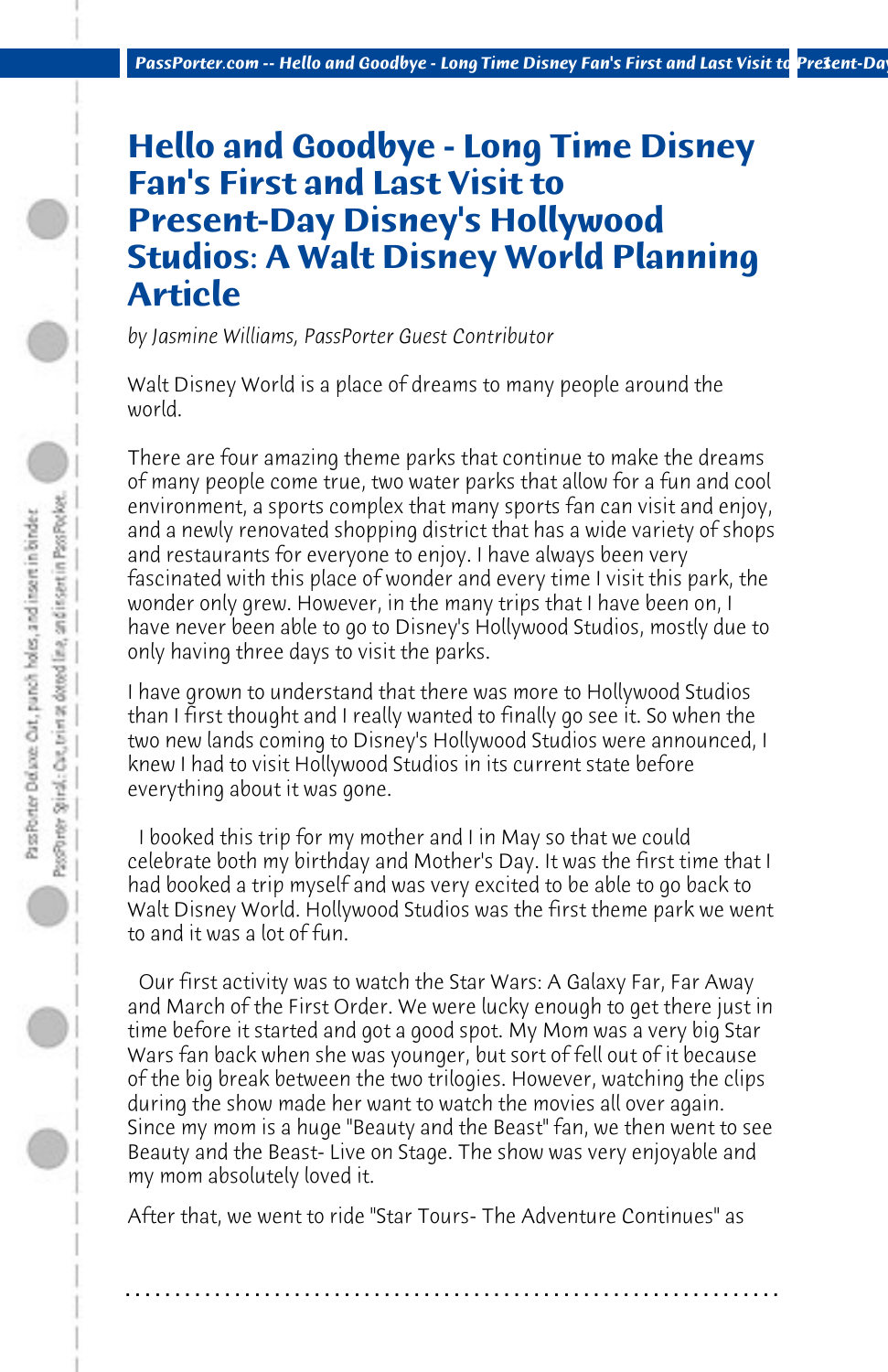our first FastPass+ of the day. It was amazing and we enjoyed it very much. Seeing the many planets and characters of Star Wars as well as the feel and movements of the ride was a lot of fun. It felt like I was in the movies and traveling in space with the members of the resistance as they fought against the Empire.

 After that we decided to walk around in the Writer's Stop. I had heard about it on the Disney Food Blog, but sadly the carrot cake cookie was unavailable. After looking around the store some more, we went to Muppet\*Vision 3D, our second FastPass+. We both enjoyed it very much, but we couldn't help but wonder since Disney is reimaging the area around it, if they might change the movie or even update it to match how the Muppets are like now with the new shows and movies that have come out recently.

We had some time to waste until our final FastPass + so we decided to go on The Great Movie Ride. In hindsight, this ride should have been our second FastPass instead of Muppets\*Vision 3D for how long we waited in line, but it was an experience learned. I'm a very big history and fact buff, so I had a lot of fun learning about the props, the movies they were in, and little tidbits of things that happen around that prop. I also connected more with my mom because she knew about some of the movies and told me about them and that made me want to watch them too. The ride was fun and entertaining to try to recognize the different movies in the ride.

After that ride, we went to our last FastPass + of the day, Toy Story Mania. We had a lot of fun competing against each other. My mom had a lot of trouble trying to fire at the targets, but she finally learned how to use it. (I still won in the end.)

 I used the Fantasmic! Dinner Package to make a reservation at Hollywood & Vine. This was my mom's favorite part of the day and she is still talking about it. I have a food allergy and I was happy one of the chefs came out and walked me through the buffet to tell me what everything was made from and what was safe for me to eat. The theme at the time was Minnie's Springtime Dine and we really loved the outfits that the characters were wearing. I even received a birthday cupcake that was very tasty. The food was amazing and very fresh, and so delicious that we both went up for fourths.

 After an amazing meal, we headed to Hollywood Hills Amphitheater to find a spot to sit for the Fantasmic! show. We had a great spot that had a great view of the entire stage where we could see everything. The show was okay, I felt that it lacked narrative as I was a bit lost on the story line.

**. . . . . . . . . . . . . . . . . . . . . . . . . . . . . . . . . . . . . . . . . . . . . . . . . . . . . . . . . . . . . . . . . .**